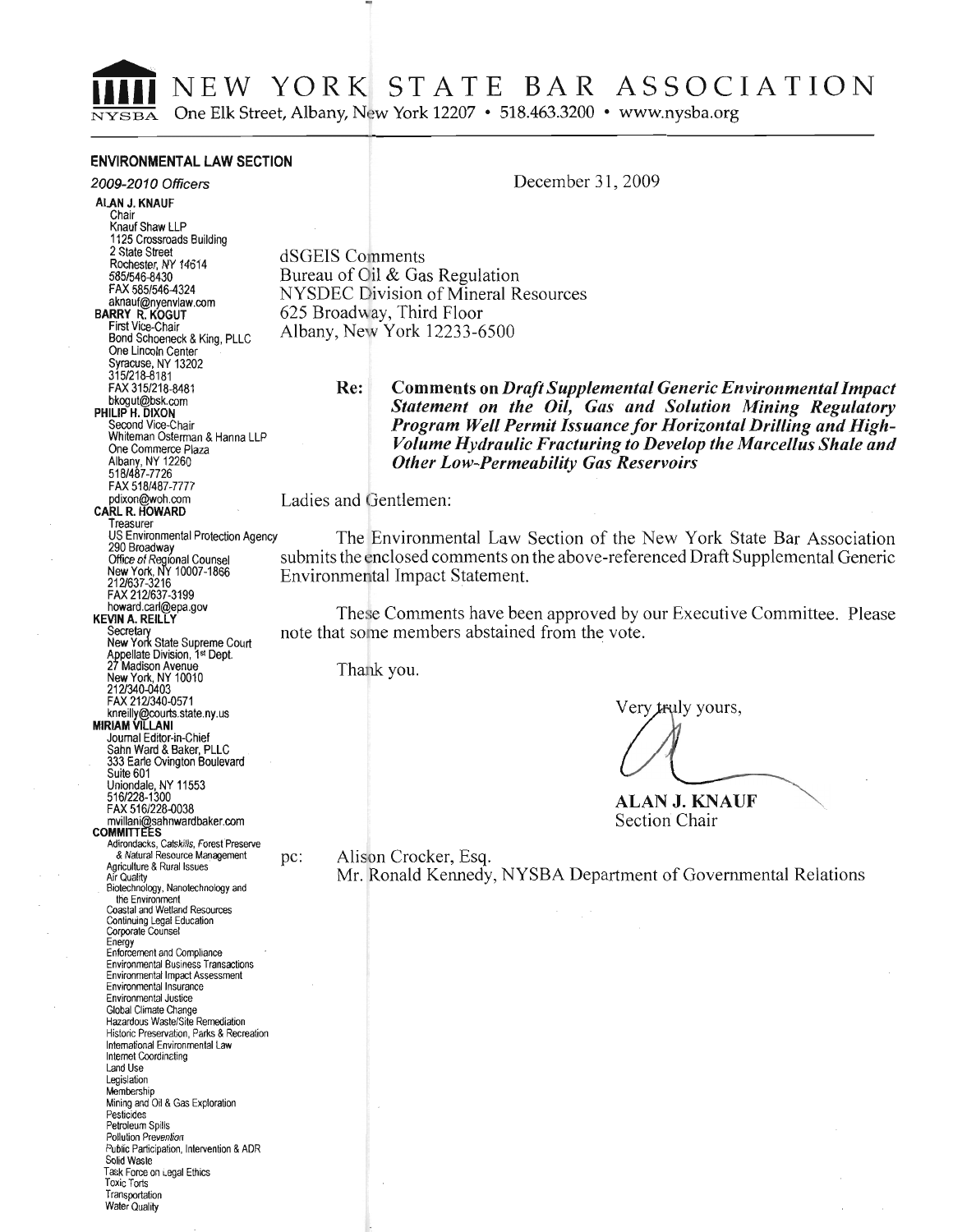## **NEW YORK STATE BAR ASSOCIATION ENVIRONMENTAL LAW SECTION**

# **COMMENTS ON THE DRAFT SUPPLEMENTAL GENERIC ENVIRONMENTAL IMPACT STATEMENT ON THE OIL, GAS AND SOLUTION MINING REGULATORY PROGRAM WELL PERMIT ISSUANCE FOR HORIZONTAL DRILLING AND HIGH-VOLUME HYDRAULIC FRACTURING TO DEVELOP THE MARCELLUS SHALE AND OTHER LOW-PERMEABILITY GAS RESERVOIRS**

The Environmental Law Section of the New York State Bar Association (the "Section") respectfully submits the following comments on the Draft Supplemental Generic Environmental Impact Statement on the Oil, Gas and Solution Mining Regulatory Program Well Permit Issuance for Horizontal Drilling and High-Volume Hydraulic Fracturing to Develop the Marcellus Shale and Other Low-Permeability Gas Reservoirs ("DSGEIS"). The Section commends the New York State Department of Environmental Conservation ("DEC" or the "Department") on the herculean effort it has undertaken to review the potential adverse environmental impacts of the expected development of the Marcellus Shale and similar natural gas reservoirs under the State Environmental Quality Review Act ("SEQRA").

The Section is comprised of a broad array of lawyers practicing environmental law from across the state, representing clients with a wide variety of interests, including gas developers, municipalities, state agencies, landowners, and environmentalists.<sup>1</sup> The Section recognizes the great potential for economic growth in our State by development of the Marcellus Shale, and the overall environmental benefits of utilizing natural gas produced in our region when compared to other fossil fuels. However, the Section has a longstanding tradition of advocating protection of our environment in New York, and the need to adequately review projects under SEQRA, and is submitting these Comments in that vein.

#### **Background**

The 1992 Final Generic Environmental Impact Statement ("FGEIS") on the Oil, Gas and Solution Mining Regulatory Program regulations indicated that upon completion of the generic SEQRA review, the following would result:

> 1. A program-specific "shortened" Environmental Assessment Form ("EAF") will be required with every drilling permit application to determine whether "an action triggers any of the thresholds requiring further environmental assessment and SEQR review."

 $\overline{a}$ 

<sup>&</sup>lt;sup>1</sup> These Comments required approval by a two-thirds vote of the Section's Executive Committee. Some members have disclosed they have clients who may be interested in the subject matter of the DGEIS who either may be benefitted or adversely affected by the ultimate outcome of the SEQRA process. Others have recused themselves from voting on these comments due to their position or the identity of their client(s).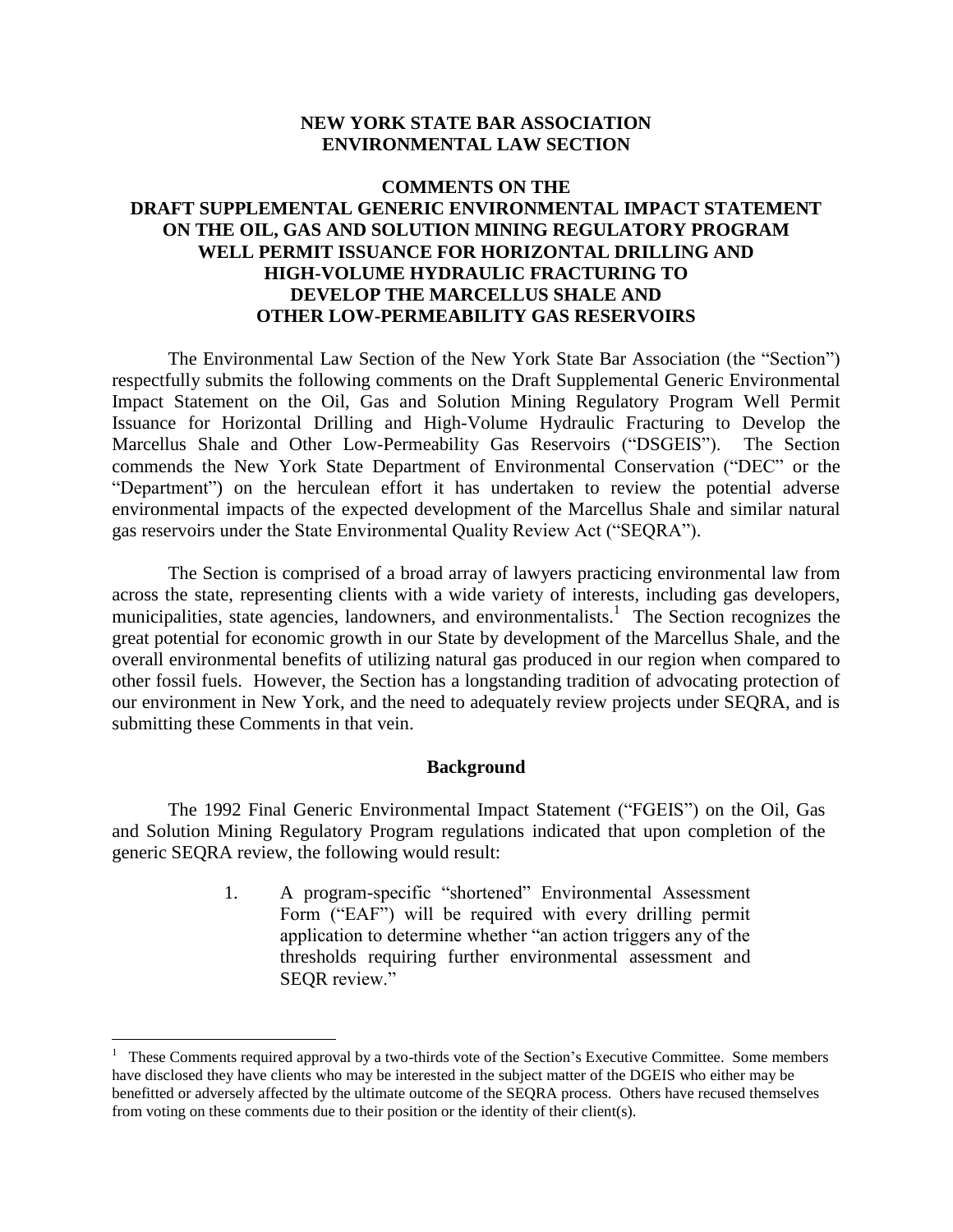- 2. No further SEQRA compliance will be required so long as site-specific projects subject to the Oil, Gas and Solution Mining Regulatory Program are carried out in accordance with the general conditions and thresholds for such site-specific actions in the findings statement.
- 3. Permit conditions will be imposed on individual projects to ensure that they will not have a significant adverse affect.
- 4. A supplemental site specific environmental impact statement may need to be prepared if the proposed action is not addressed in the FGEIS and if the subsequent action involves one or more significant adverse environment impacts.
- 5. A supplemental findings statement must be prepared if the proposed subsequent action is not adequately addressed in the FGEIS.

In general, the 1992 Findings Statement stated that the rules and regulations at Part 590 *et seq*., including the conditions for standard individual well drilling permits, were "adequate to protect the environment." The Findings concluded that the potential adverse environmental impacts may be significant for oil and gas drilling permits: in state parklands, agricultural districts, within 1,000-2,000 feet of a municipal water supply, where other NYSDEC permits are required, for new waterflood or tertiary recovery projects, for new underground gas storage projects, involving major modifications, for new solution mining projects or major modifications, for brine disposal well drilling or conversion permits, and for "any other project not conforming to the standards, criteria or thresholds required by the [DGEIS and FGIES]."

The Findings also concluded that, due to permitting requirements already in place, potential adverse environmental impacts "were not significant" for: oil and gas drilling permits in the Bass Island fields, or for oil and gas drilling permits for locations above aquifers. The Findings further concluded that the potential adverse environmental impacts were "always significant" for oil and gas drilling permits in close proximity (less than 1,000 feet) to municipal water supply wells.

In 1993, a Supplemental Findings Statement was issued in which the Department determined that leasing state lands for activities regulated under Environmental Conservation Law Article 23 does not have significant environmental impacts. Instead, SEQRA reviews would be undertaken as needed for site specific developments.

#### **Current Proposed Action**

DEC has prepared the DSGEIS as a supplement to the prior generic review, with respect to permitting of Horizontal Drilling and High Volume Hydraulic Fracturing to Develop the Marcellus Shale and Other Low-Permeability Gas Reservoirs.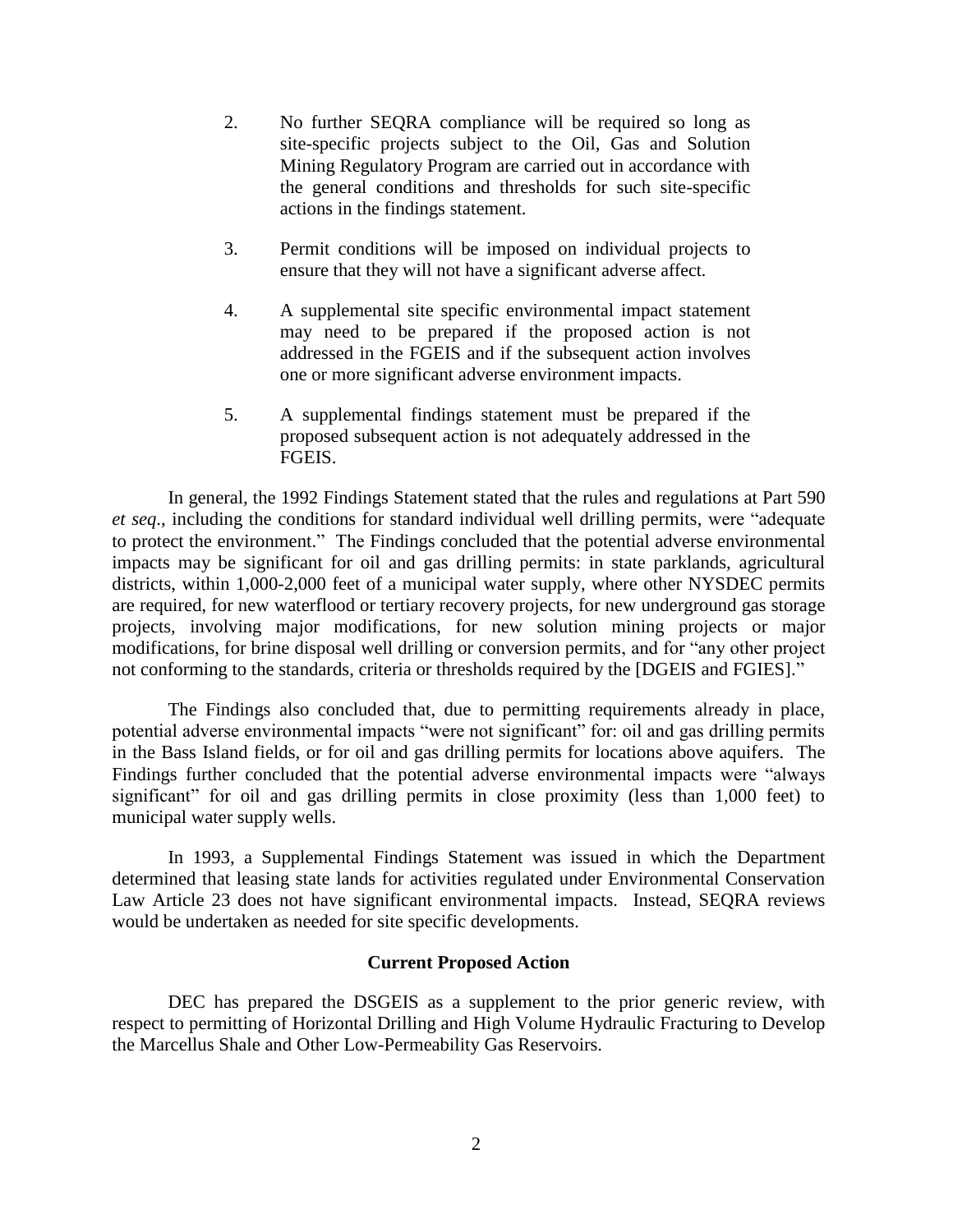The DSGEIS contemplates further environmental assessment in certain defined instances. Specifically, DSGEIS §3.2.3 identifies "Projects Requiring Site-Specific SEQRA Determinations" as follows:

> 1. Any proposed high-volume hydraulic fracturing where the top of the target fracture zone is shallower than 2,000 feet along the entire proposed length of the wellbore;

> 2. Any proposed high-volume hydraulic fracturing where the top of the target fracture zone at any point along the entire proposed length of the wellbore is less than 1,000 feet below the base of a known fresh water supply;

> 3. Any proposed centralized flowback water surface impoundment. Emphasis of the initial review will be on proposed additive chemistry relative to potential emissions of Hazardous Air Pollutants. Additional review of site topography, geology and hydrogeology will be required for any proposed centralized flowback water surface impoundment at the following locations:

> > a) within 1,000 feet of a reservoir;

b) within 500 feet of a perennial or intermittent stream, wetland, storm drain, lake or pond, or within 300 feet of a public or private water well or domestic supply spring;

4. Any proposed well pad within 300 feet of a reservoir, reservoir stem or controlled lake;

5. Any proposed well pad within 150 feet of a private water well, domestic-use spring, watercourse, perennial or intermittent stream, storm drain, lake or pond;

6. A proposed surface water withdrawal that is found not to be consistent with the preferred passby flow methodology as described in Chapter 7; and

7. Any proposed well location determined by the New York City Department of Environmental Protection to be within 1,000 feet of the subsurface water supply infrastructure for New York City.

The 1992 Findings of other situations where, in general, drilling requires additional SEQRA consideration would remain effective as well.

## **1. Generic Review**

The Section endorses the overall approach of the Department to utilize the generic SEQRA review process under 6 N.Y.C.R.R. §617.10 by supplementing the previous GEIS. Site-specific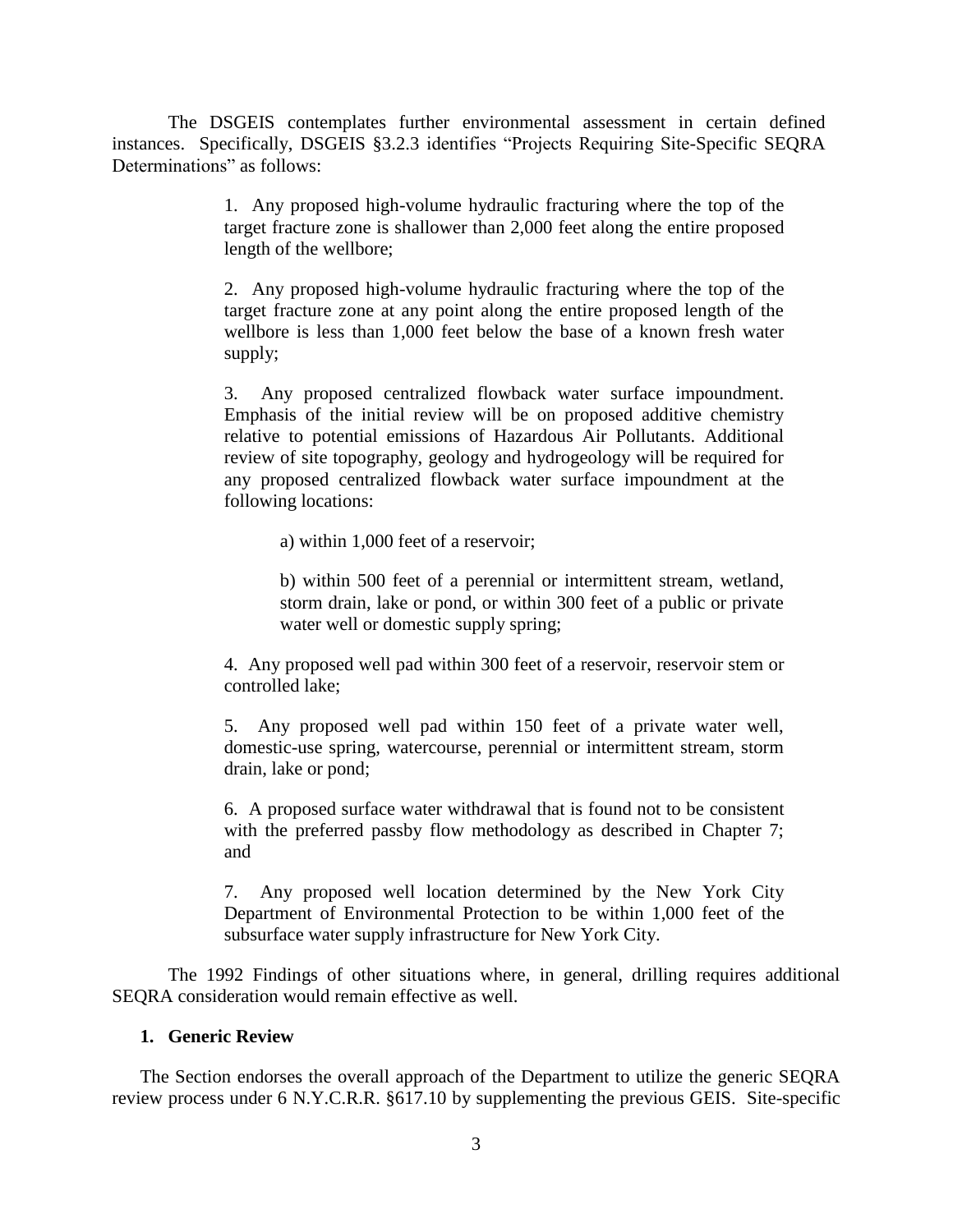SEQRA reviews for each well would be cumbersome, and would unnecessarily impede development of this valuable resource, and the resulting economic benefits. Further, it would be inordinately time-consuming for DEC staff, and could lead to inconsistent results.

However, the Section is concerned that the thresholds referenced above for when a supplemental review would be required may be somewhat arbitrary. No detailed explanation is provided of how the various distances (*e.g.* 150 feet from a private well) were set, or what the scientific bases for these distances are. At the very least, the Department should provide a "safety valve" so that if potentially significant environmental impacts are demonstrated that make the standard distance inapplicable, DEC would have the discretion to undertake a sitespecific SEQRA review.

#### **2. Cumulative Impacts, Local Conditions, and Regulatory Resources**

The DSGEIS emphasizes that the actual rate of well development "cannot be predicted with any certainty" because "the productivity of any particular formation at any given location and depth is not known until drilling occurs" and because "[c]hanges in the market and other economic conditions also have an impact on whether and how quickly individual wells are drilled." *Id.* Nonetheless, the development potential of the Marcellus Shale play is enormous. The DSGEIS cites one operator as estimating peak activity at 2,000 wells per year. DSGEIS, 6-144. This order of magnitude is comparable to that in Pennsylvania where, for the first eight months of 2009, 1127 wells were drilled in its portion of the Marcellus Shale play. *Id.* In view of this potential we suggest that additional consideration be given to certain environmental impacts: noise, air and viewshed impacts on local resources. In particular, we are concerned that the framework for permit-specific environmental impact assessments relies too heavily on the application of generic standards and policies and does not provide for sufficient consideration of local circumstances. Moreover, in view of the constraints on the role of local governments in the review process coupled with the continuing problem of inadequate staff resources within the DEC, we are concerned that the potential volume of applications could severely overburden the program with negative economic and environmental consequences.

As acknowledged in the DSGEIS, visual, noise and community character impacts are difficult to quantify and objectify on a programmatic basis. DSGEIS at 6-145-146. The DSGEIS further states, "[a]ccordingly, any limitation on development, aside from the mitigation measures discussed in [DSGEIS Chapter 7], is more appropriately considered in the context of policy making, *primarily at the local level*, outside of the SGEIS." DSGEIS at 6-146 [emphasis added]. However, as also noted in the document, "ECL Sec.23-0303(2) provides that DEC's Oil, Gas and Solution Mining Law supersedes all local laws relating to the regulation of oil and gas development except for local government jurisdiction over local roads and the right to collect real property taxes." DSGEIS at 1-2. Thus, while relying on policymaking at the local level, the DSGEIS also emphasizes that the local role in regulating gas mining is severely constrained.

At the same time, the State of New York has been experiencing an unprecedented budget crisis. The DSGEIS does not acknowledge the effect of potential staff shortages on its ability to conduct reviews of the potential volume noted above. It is of concern that the volume of individual applications may be so great that the DEC staff, as well as the staff of the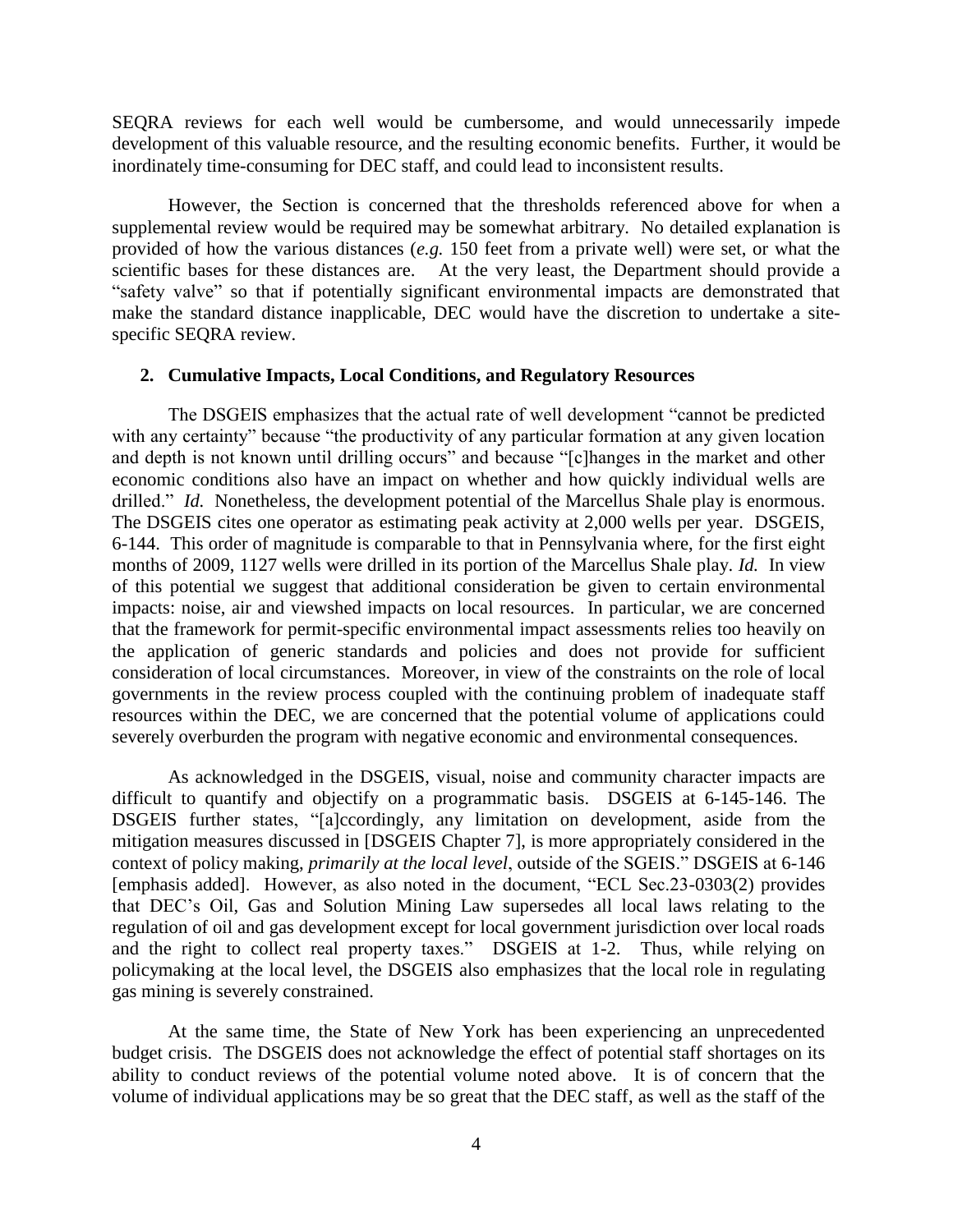Delaware River Basin Commission ("DRBC") and the Susquehanna River Basin Commission ("SRBC"), will not be adequate to process the new applications as quickly as the regulators and the regulated community may desire, or as thoroughly as environmentalists, neighbors and municipalities may desire. Such a backlog of new applications could result in either regulatory gridlock or incompletely reviewed applications and inadequately conditioned permits. The former situation could impair the economic viability of the Marcellus Shale play, as well as its potential contribution to the New York State economy. The latter scenario could result in unmitigated environmental and social impacts.

As discussed in more detail below, we believe the dual problems of constrained local government involvement and of limited DEC staff resources can be best addressed through alternative mitigation measures providing for: (1) a greater role for local governments in reference to specific aspects of the DEC permitting process, and (2) funding for local governments and the staff of DEC, DRBC and SRBC to be provided by the gas mining industry through an appropriate fee structure for permits. These measures would provide for more reliable mitigation of the potential impacts discussed below consistent with other essential social and economic considerations.

### **3. Visual Impacts**

 $\overline{a}$ 

The mitigation measures for visual impacts include reference to standards of broad application, 2 including DEC Policy Guidance Document DEP-00-2 *Assessing and Mitigating Visual Impacts* and the United States Bureau of Land Management's *Surface Operating Standards and Guidelines for Oil and Gas Exploration and Development.* DSGEIS at 7-103. However, this generic mitigation approach presents inherent problems. First, while supplemental permit conditions will require the operator to construct and operate gas extraction sites in accordance with the practices described in the cited policies, the DEC permit review will not necessarily include consideration of the operator's compliance with these policies: "The operator's visual impacts mitigation plan shall be available to the Department *upon request*." DSGEIS at 7-106 [emphasis added]. Second, operators' visual mitigation plans will not be specific to individual permits for particular sites. DSGEIS at 7-106. Further, it is not clear on what basis DEC will require the Visual EAF Addendum, or will require that the operator "add additional, *site-specific* visual mitigation requirements to individual permits if necessary …." [emphasis added]. DSGEIS at 7-106.

Thus, although operators will be required to comply with certain generic visual mitigation policies, the operators' mitigation plans will likewise be generic, may not be reviewed by the DEC, and then, if reviewed, may or may not trigger further analysis of visual impacts and potential mitigation measures relating to any particular well pad.

The only opportunity for local governments to play a role in the assessment and mitigation of visual resources is to preemptively designate certain areas to be visually sensitive and to share this information with operators "so they can potentially incorporate additional aesthetic mitigations into their visual impacts mitigation plans." DSGEIS at 7-105. However,

 $2^2$  To be sure, the DSGEIS also notes the availability of "local land us policy documents." However, in doing so, it merely "encourages" operators to consult these and cautions operators that in doing so they should not forget that "that DEC retains authority to regulate gas development."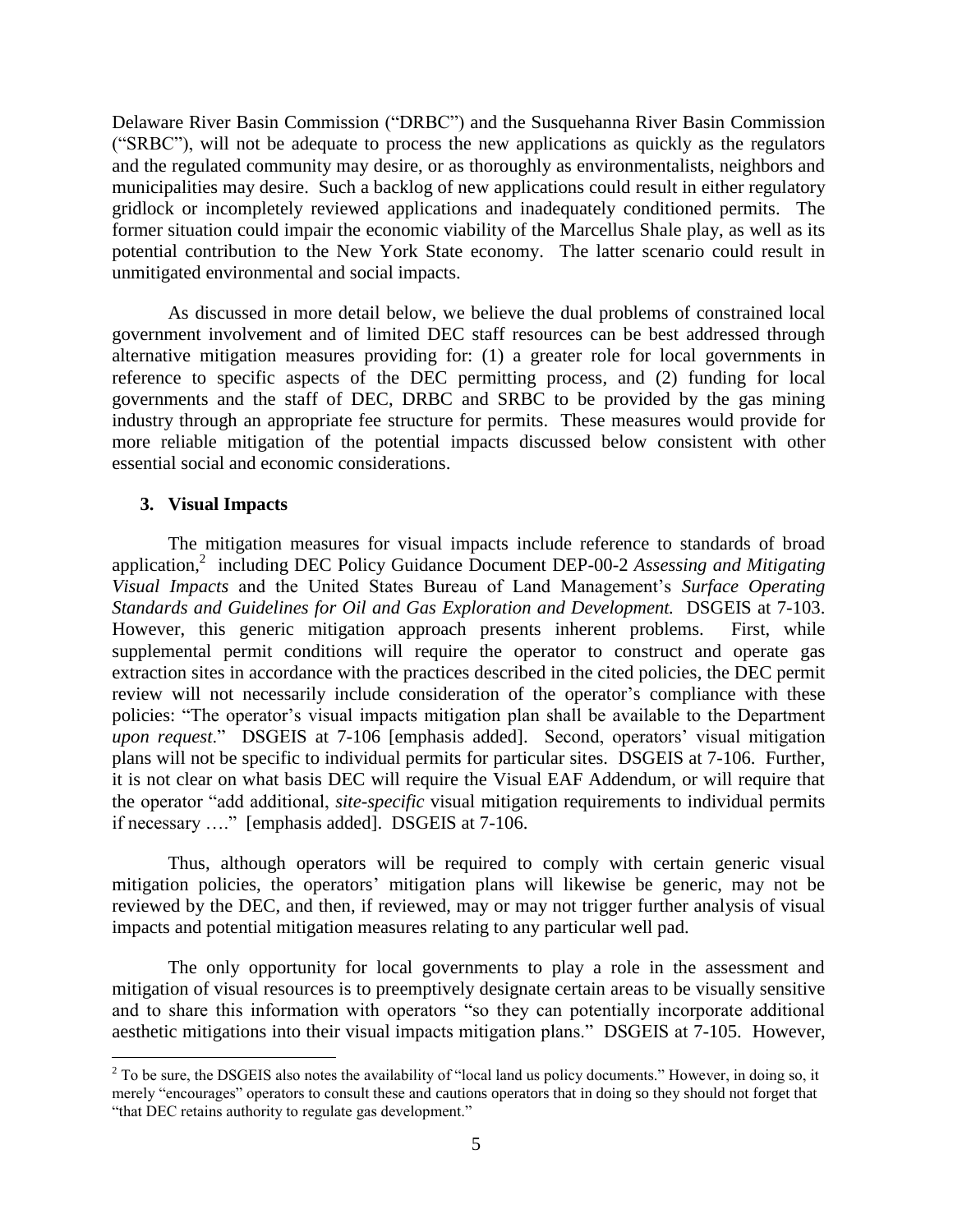the DSGEIS gives no indication of the capacity of local governments to perform this function, does not estimate the cumulative cost of such efforts, and does not provide any information on funding sources to assist municipalities in such efforts. And, as mentioned above, operators are merely "encouraged" to consult with local governments with regard to potential impact on areas of heightened visual sensitivity. However, given the caveat that the regulation of gas mining activities is reserved to the DEC, the local role is clearly precatory and therefore not likely to be given much weight by operators, even when a local government has the resources to take the DEC up on its invitation to map areas of heightened sensitivity.

In short, with respect to visual impacts, the mitigation program: (1) refers operators to generic policies as guidance for the operators' preparation of visual impact mitigation plans; (2) encourages (but provides no resources to help) localities to map visually sensitive areas and share this information with operators; (3) does not require operators to respect the locally identified sensitive areas ("operators can *potentially* incorporate additional aesthetic mitigations"); and most importantly (4) does not require the DEC to review the operators' visual impact mitigation plans ("visual impacts mitigation plan shall be available to the Department *upon request*"). Thus, the adequacy of operators' visual impacts mitigation plans will depend on a chain of uncertainties.

We suggest that at the very least, DEC should review the operator's visual impact mitigation plan to determine whether it is adequate, and if it finds the plan inadequate make revisions, and if appropriate for a given site require the operator to complete the Visual EAF Addendum and possibly site-specific visual mitigation measures. Further, we suggest that the FSGEIS discuss a mitigation alternative that would formalize the role of local governments in evaluating site-specific permits in terms of local visual impacts, and would provide a mechanism, such as an appropriate application fee structure, to provide funding for both the DEC and local governments to perform their respective roles in the permitting process (including, for local governments, both the mapping of locally important viewsheds and the review of applications in relation to same).

#### **4. Noise Impacts**

In comparison to conventional hydraulic fracturing, the most significant noise-related changes presented by high volume hydraulic fracturing are the longer duration of drilling activities and increased truck trips. DSGEIS at 6-137. "A horizontal well takes four to five weeks of 24-hours-per-day drilling." *Id.* The 1992 GEIS anticipated that rotary drilling would typically take less than a week. *Id.* Similarly, high volume fracturing is orders of magnitude more intensive than the "water-gel fracs" assessed in the 1992 GEIS. *Id.* (3,000,000 or more gallons pumped with a casing pressure of  $10,000 - 11,000$  psi compared to  $20,000 - 80,000$ gallons at  $2,000 - 3,500$  psi). According to the DSGEIS, "[t]his volume and pressure will result in more pump and fluid handling noise than anticipated in 1992. In addition, associated truck trips will be correspondingly greater, with possible trips exceeding 1,200 per pad. DSGEIS at 6-137-138. All this will add up to a considerable amount of noise.

The DSGEIS suggests that noise from these operations will be sufficiently mitigated primarily by distance from occupied structures and places of assembly (1,000 feet from a well site), by restrictions on the timing of certain operations, and by use of DEC Policy Guidance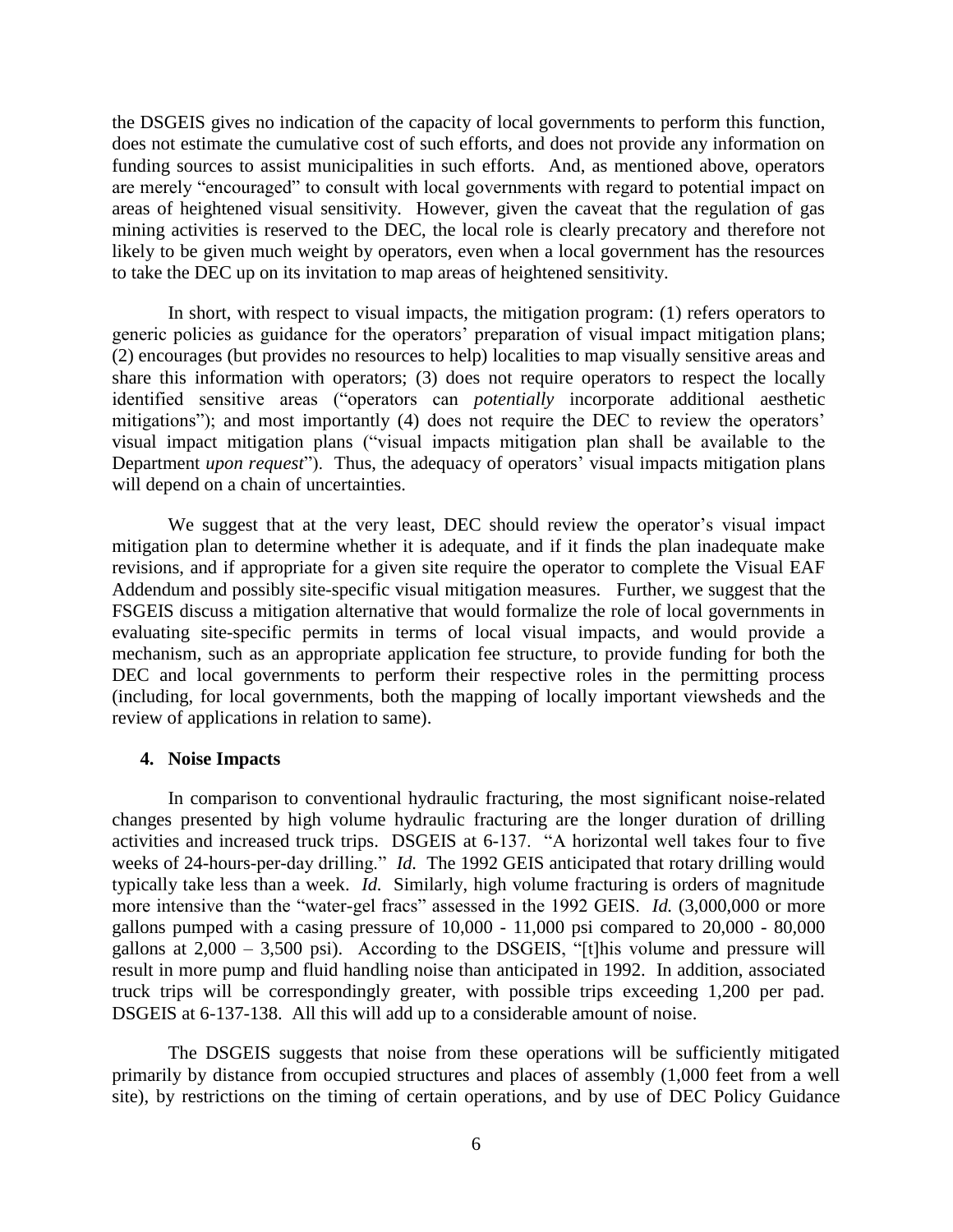Document DEP-00-1 Assessing and Mitigating Noise Impacts. The 1992 GEIS found that noise impacts primarily affect "those living in close proximity to a drill site" and that such impacts are "short term and [can] be mitigated with siting restrictions and setback requirements." DSGEIS at 7-108. The document notes that, despite its longer drilling period and increased trucking requirements, horizontal drilling allows for greater siting flexibility to avoid noise impacts. *Id.* The document further notes that the best time to provide for noise mitigation is during the planning and siting phase*. Id.*

However, the identified mitigation measures devolve into a series of suggestions and uncertainties. The DSGEIS states that in the siting of drilling operations, applicants *should* utilize DEP-00-1 and are *encouraged* to review any applicable local land use policy documents (again "with the understanding that DEC retains authority to regulate gas development)." DSGIES at 7-108. The document goes on to specify that operations must conform with a noise impacts mitigation plan that incorporates specific practices and, *to the extent practicable*, local land use policy documents. *Id.* As in the case of visual mitigation plans, noise mitigation plans shall be "available to the Department upon request." DSGEIS at 7-109.

As in the case of visual impacts mitigation, the above fails to take into consideration several critical factors. First, just as there may be local areas of heightened visual sensitivity, there may be local areas of heightened noise sensitivity. While local areas of heightened noise sensitivity typically include places of worship and hospitals (which are frequently addressed in pre-existing land use plans), rural areas may also include undeveloped areas of heightened noise sensitivity, e.g., local pristine areas not included in a state or federal resource, such as a state or national park. Noise-sensitive areas may not entirely overlap with areas of visual sensitivity. As discussed above, the DSGEIS suggests that local governments map areas of local visual sensitivity for reference in well siting. It is suggested that areas of heightened noise sensitivity could likewise be identified.

However, even if local governments somehow find the resources to identify noisesensitive areas, reference to local planning documents is again left to the discretion of the operator. Further, as with regard to visual impacts, there is no guaranty that the DEC will even review noise mitigation plans accompanying applications. DSGEIS at 7-109. ("The operator's noise impacts mitigation plan shall be available to the Department upon request.") Given the significant increase in potential noise impacts associated with high volume hydraulic fracturing techniques anticipated for the Marcellus Shale play, the precatory mitigation measures suggested in the DSGEIS appear to be less than the maximum practicable measures consistent with other essential social and economic considerations.

As with visual impacts, we suggest that the FSGEIS consider an alternative whereby a mechanism would be created to identify local areas of heightened noise sensitivity, local involvement in the permitting process would be formalized with respect to noise issues, and where an appropriate fee structure would be set to provide funding for meaningful noise review at both the state and local levels. Further, the noise mitigation plans should be submitted to DEC for review.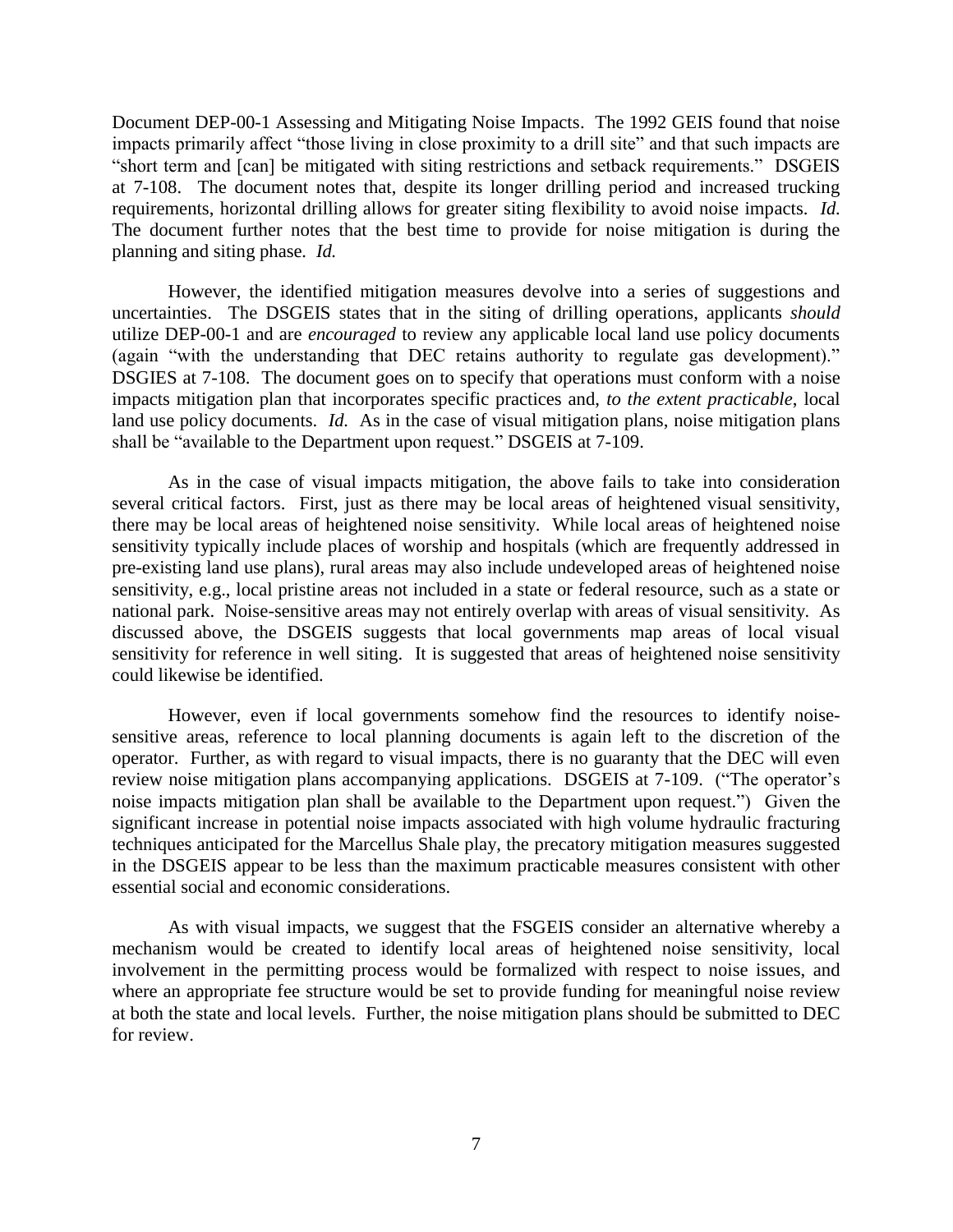#### **5. Road Use**

Traffic is the quintessential local impact. As noted in the DSGEIS, road use impacts will be associated with the potentially large volume of truck trips (discussed above) associated with high volume hydraulic fracturing gas extraction. The document notes that "[t]his trucking will take place in weeks-long periods before and after the hydraulic fracture." DSGEIS at 6-139. With respect to mitigation, the DSGEIS notes that local municipalities will "retain control over their roads," which "makes it important for municipalities to monitor the NYSDEC web site for information regarding gas development in their areas." DSGEIS at 7-109. It adds that local governments "should be proactive in exercising their authority under the New York State Highway Vehicle Traffic Laws," including "completion of a road system integrity study to potentially assess fees for maintenance and improvements." *Id.* It concludes that an applicant should attempt to "obtain a road use agreement with the municipality or document the reasons for not obtaining one" and, in lieu of such an agreement, an applicant "should develop a trucking plan that includes estimated amount of trucking, hours of operations, appropriate off road parking/staging areas, and routes *for informational purposes."* DSGEIS at 7-110.

The potential number of high volume hydraulic fracturing operations together with the potential number of truck trips required for individual locations could have significant local impacts both with respect to wear and tear on local roadways and, as noted above, with respect to noise, particularly in rural areas. The DSGEIS correctly notes that local governments will retain jurisdiction over their roads. DSGIES at 7-109. The document suggests that the regulatory capacity of local governments is limited to studying the integrity of their roads and to assessing corresponding fees. *Id.* Such matters as route selection, peak hour avoidance, off-road parking and delivery areas are relegated to possible road use agreements between applicants and municipalities. *Id.* However, the document does not identify the trigger for, or the authority under which, municipalities could demand such agreements of gas mining applicants or their carriers as opposed to other commercial carriers using the same roads. An applicant for a high volume hydraulic fracturing gas mining permit will be required either to obtain such an agreement (assuming such agreements are not *ultra vires* for municipalities, for example, on Commerce Clause grounds) or explain why such an agreement could not be obtained. In the latter case, an applicant will merely be required to "file its trucking plan with the Department, *for informational purposes only*, along with documentation of its efforts to reach a road use agreement." DSGEIS at 7-110 [emphasis added].

It is very important to emphasize that the DSGEIS contains no discussion of the problem of limited local resources, even with respect to impact areas, such as road use, which *are* reserved for local review. Local governments, particularly in the Southern Tier, have limited staff to provide them with the analytic capacity needed to evaluate and address potential adverse impacts of road use associated with high volume hydraulic fracturing operations, let alone with the other areas of legitimate local concern identified in these comments.

Again, with road use impacts, as with visual and noise concerns, a matter of significant local importance is relegated to an uncertain and highly constrained local review, no resources for such local review are identified, and the DEC role in the review is precatory. We suggest that, as above, the FSGEIS consider alternative mitigation measures including a formal role for local governments with respect to road use issues in site-specific permits, and a funding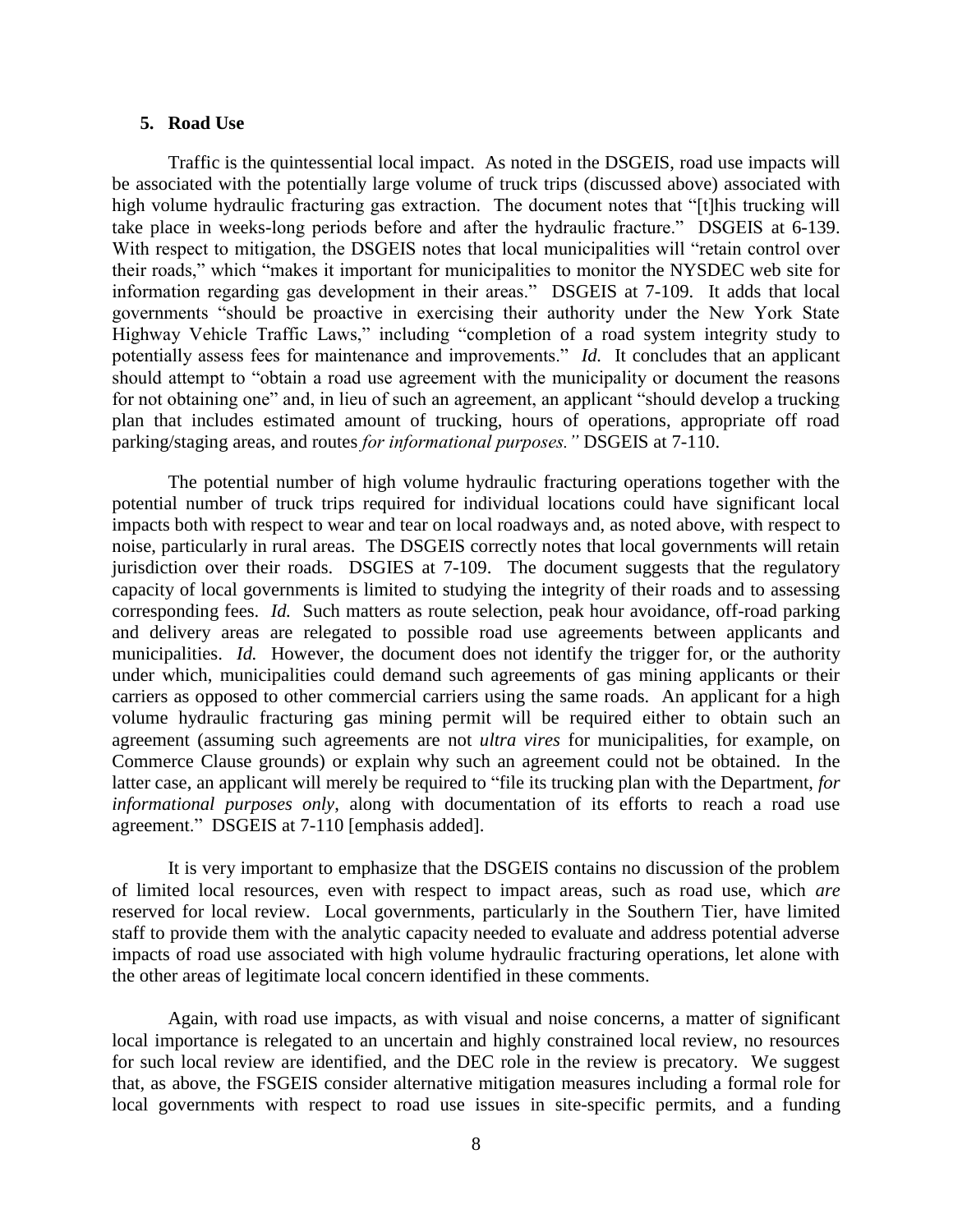mechanism, such as an appropriate fee structure for high volume hydraulic fracturing permit applications, to support local government participation.

### **6. Environmental Justice**

The 1992 GEIS did not discuss environmental justice impacts. In observing that drilling will occur where the gas is and that resulting revenues will benefit lessors and "the surrounding" community," the current DSGEIS disposes of the issue the issue merely by noting that "the SGEIS/SEQRA process provides opportunity for public input and the resulting permitting procedures will apply state wide and provide equal protection to all communities and persons in New York." DSGEIS at 6-140-142. The mitigation chapter echoes these observations and concludes, "[t]herefore, no additional procedures or mitigation measures are necessary to address environmental justice with respect to the proposed activity." DSGEIS at 7-111.

This approach does not meet the hard look standard required under SEQRA. In many cases, a given set of regulatory strictures apply equally to all communities regardless of ethnicity or income level. Nonetheless, environmental justice concerns may be implicated due to the relative lack of resources in disadvantaged communities to enable a meaningful participation in the regulatory process Further, the self-referential quality of the DSGEIS's treatment of this issue, suggesting that disadvantaged communities are equally well situated to participate in this SEQRA review, is at odds with its repeated assertion that it is difficult if not impossible to predict precisely what communities may be affected by the contemplated drilling operations.

Environmental justice impacts are local by definition. We suggest a more thorough analysis of the implications of the proposed permitting regime for as-yet-unidentified disadvantaged communities. This would entail the development of a mitigation alternative which would provide appropriate measures, including the provision of a formal role for local governments and possibly not-for profit organizations in the review of applications with reference to environmental justice impacts, together with an appropriate funding mechanism to assist such entities in this role.

### **7. Ground and Surface Water**

While the Section believes that protection of surface and groundwater in our State is of the utmost importance, it is satisfied with the Department's analysis and conclusions that on a generic basis, particularly with the regulatory protections in place through DRBC and SRBC, the development of Marcellus Shale in accordance with the parameters and standards reference in the DSGEIS is unlikely to have negative impact on ground and surface waters provided the wells are properly installed. However, the Section is concerned that accidental releases (including releases through well casings) are possible, and that sufficient information be available so that impacts on water can be adequately evaluated in the future, particularly in the case of accidental releases.

While the Section understands the desire of companies to keep their products confidential, all chemicals used in hydraulic fracturing must be revealed to DEC, so that information is readily available in case of a spill or release, and DEC can evaluate any impacts of